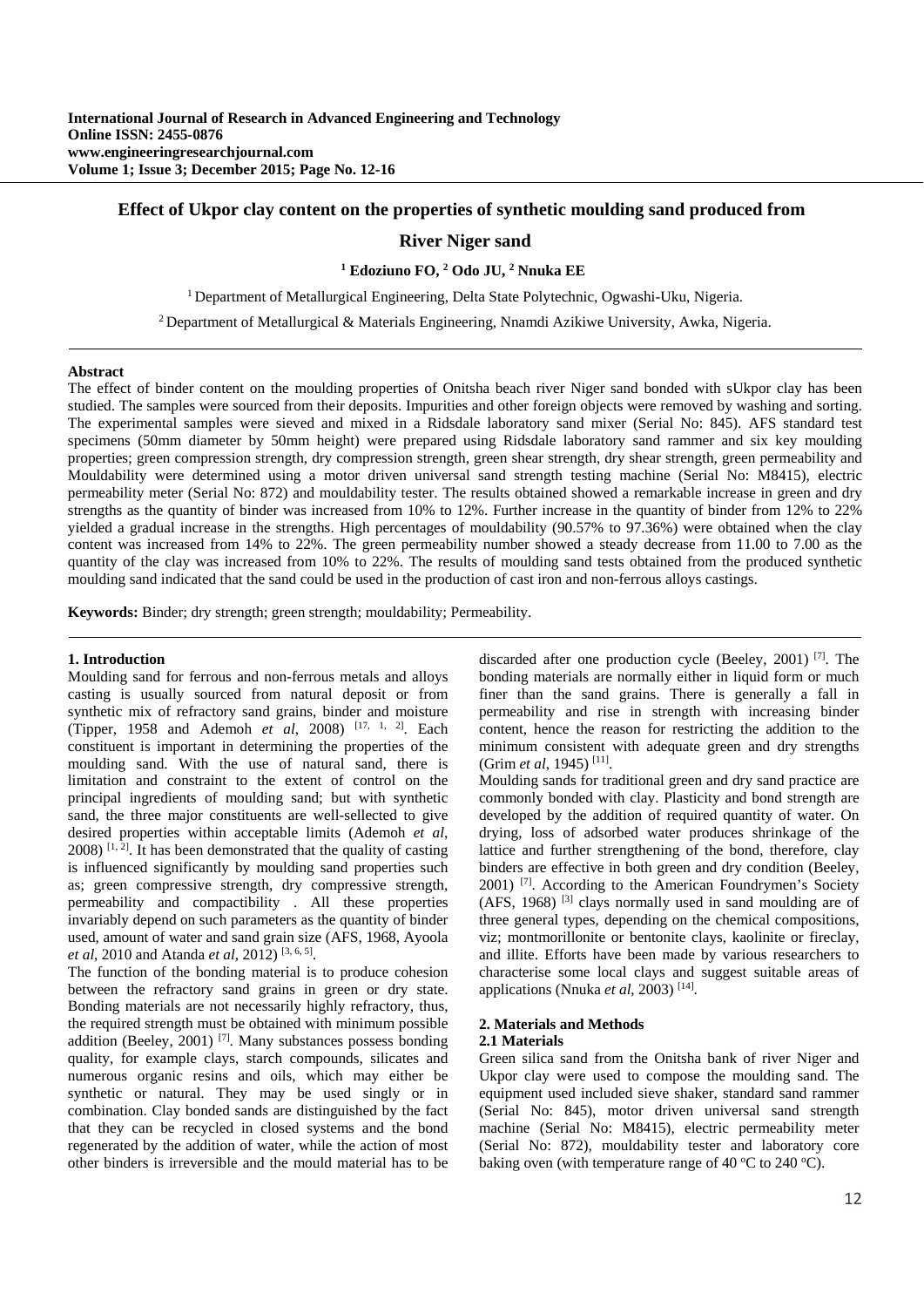### **2.2 Methods**

Impurities such as hard lumps, metals, stones and other foreign objects were removed from the natural silica sand by sorting and washing, while the lumps of the dried Ukpor clay were crushed and finely ground to pass through a 200 – 250 mesh size. The sand sample was sieved using a stack of standard test sieves mounted on a sieve shaker. 840 g of the sieved silica sand was placed in the laboratory sand mixer and the required quantity of the clay was sprinkled over it. The mill was started and the dry ingredients mixed for about 5minutes before the addition of required quantity of water. After mixing operation, AFS standard test specimens were prepared using Ridsdale laboratory sand rammer. Dry and green strengths (compression and shear) tests were carried out accordingly using a motor driven universal sand strength machine, while the percentage mouldability and green permeability number were determined using the mouldability tester and electric permeability meter respectively.

#### **3. Results and Discussion**

The results of the tests are shown in Tables 1 to 4 and figures 1 to 6.

| S/N | Sieve Aperture $(\mu m)$ | % Sand Retained | <b>BS</b> Sieve No. | <b>Product</b> |
|-----|--------------------------|-----------------|---------------------|----------------|
|     | 1400                     | 2.48            | 12                  | 0.00           |
| 2   | 1000                     | 1.40            | 16                  | 16.80          |
| 3   | 710                      | 4.32            | 22                  | 69.12          |
| 4   | 500                      | 13.82           | 30                  | 304.04         |
| 5   | 355                      | 25.91           | 44                  | 777.30         |
| 6   | 250                      | 28.55           | 60                  | 1256.20        |
|     | 180                      | 16.96           | 85                  | 1017.60        |
| 8   | 125                      | 5.84            | 120                 | 496.40         |
| 9   | Pan                      | 0.44            | -                   | 52.80          |
|     | Total                    | 99.72           |                     | 3990.26        |

**Table 1:** Sieve analysis and AFS grain fineness number (GFN) of Onitsha beach sand

#### **Total Product** 3990.26  $\overline{\text{Total }\%$  Sand Retained = 99.72 = 40.01

The result from the sieve analysis (Table 1) indicated that more than 95% of the bulk sand was retained on the first few sieves. Thus, the sand deposit have met the American Foundrymen's Society (AFS) standard specification for sand

casting (AFS, 1963 and Mclaws, 1971)  $[3, 13]$ . The grain fineness number (GFN) of the sand deposit is 40.01 and this grade of fineness number is suitable for most types of alloy steels and nonferrous metals as this belongs to the group of fineness number that has wide range of application according to Brown (1994) [8].

**Table 2:** Effects of clay content on the properties of moulding sand.

| Clay Content $(\% )$       | 10     | 12     | 14     | 16     | 18     | 20     | 22     |
|----------------------------|--------|--------|--------|--------|--------|--------|--------|
| <b>Properties</b>          |        |        |        |        |        |        |        |
| GCS (KN/m <sup>2</sup> )   | 17.50  | 30.80  | 34.30  | 35.70  | 42.70  | 56.70  | 57.40  |
| $DCS$ ( $KN/m2$ )          | 255.50 | 567.00 | 577.50 | 591.50 | 609.00 | 609.00 | 637.00 |
| GSS (KN/m <sup>2</sup> )   | 17.50  | 18.20  | 20.30  | 21.00  | 21.00  | 38.50  | 38.50  |
| $DSS$ (KN/m <sup>2</sup> ) | 70.00  | 73.50  | 77.00  | 77.00  | 80.50  | 82.00  | 84.00  |
| Green Permeability No      | 11.00  | 9.50   | 8.50   | 7.80   | 7.50   | 7.40   | 7.00   |
| Mouldability (%)           | 67.37  | 67.71  | 90.57  | 94.37  | 94.40  | 96.90  | 97.36  |

Note: GCS, DCS, GSS and DSS represent Green compression strength, Dry compression strength, Green shear strength, and Dry shear strength respectively.

| <b>Table 3:</b> Moulding properties of the natural sand. |  |
|----------------------------------------------------------|--|
|----------------------------------------------------------|--|

| <b>Sample</b>       | GCS                  | <b>DCS</b>           | GSS                  | <b>DSS</b>           | <b>Green Permeability</b> | <b>Mouldability</b> |
|---------------------|----------------------|----------------------|----------------------|----------------------|---------------------------|---------------------|
|                     | (KN/m <sup>2</sup> ) | (KN/m <sup>2</sup> ) | (KN/m <sup>2</sup> ) | (KN/m <sup>2</sup> ) | No                        | $\frac{1}{2}$       |
| <b>Natural sand</b> | 19.25                | 70.10                | 56.00                | 87.50                | 8.00                      | 97.75               |

The result presented in Table 2 revealed that the green permeability of the synthetic sand decreased from 11.00 at 10% Ukpor clay to 7.00 at 22% Ukpor clay, showing that permeability decreased with increasing binder content. This has been reported in recent research findings. (Nwajagu *et al*, 1989; Eze *et al*, 1993; Ademoh *et al*, 2008; Olasupo *et al*, 2009 and Khandelwal *et al*, 2014) [15, 10, 2, 16, 12].

The green and dry strengths (compression and shear) increased with increasing clay content. The dry compression strength exhibited a rapid increase from 255.50 KN/m2 at 10% clay content to 567.00 KN/m2 at 12% clay content and then

displayed a gradual increase  $(567.00 \text{KN/m}^2)$  to  $637.00 \text{KN/m}^2$ ) from 12% to 22% clay content. Comparing the result with the standard property range for sand casting by Dietert (1966)<sup>[9]</sup> shows that from 12% clay content, the moulding sand is suitable for green and dry mould casting of aluminium and its alloys, brass, bronze, malleable and light grey iron. Figures 1 to 4 compared favourably to that given by Grim and Cuthbert (1945) [11] on the influence of binder content on strength of silica sand bonded with bentonites and this suggests interchangeability of both binders.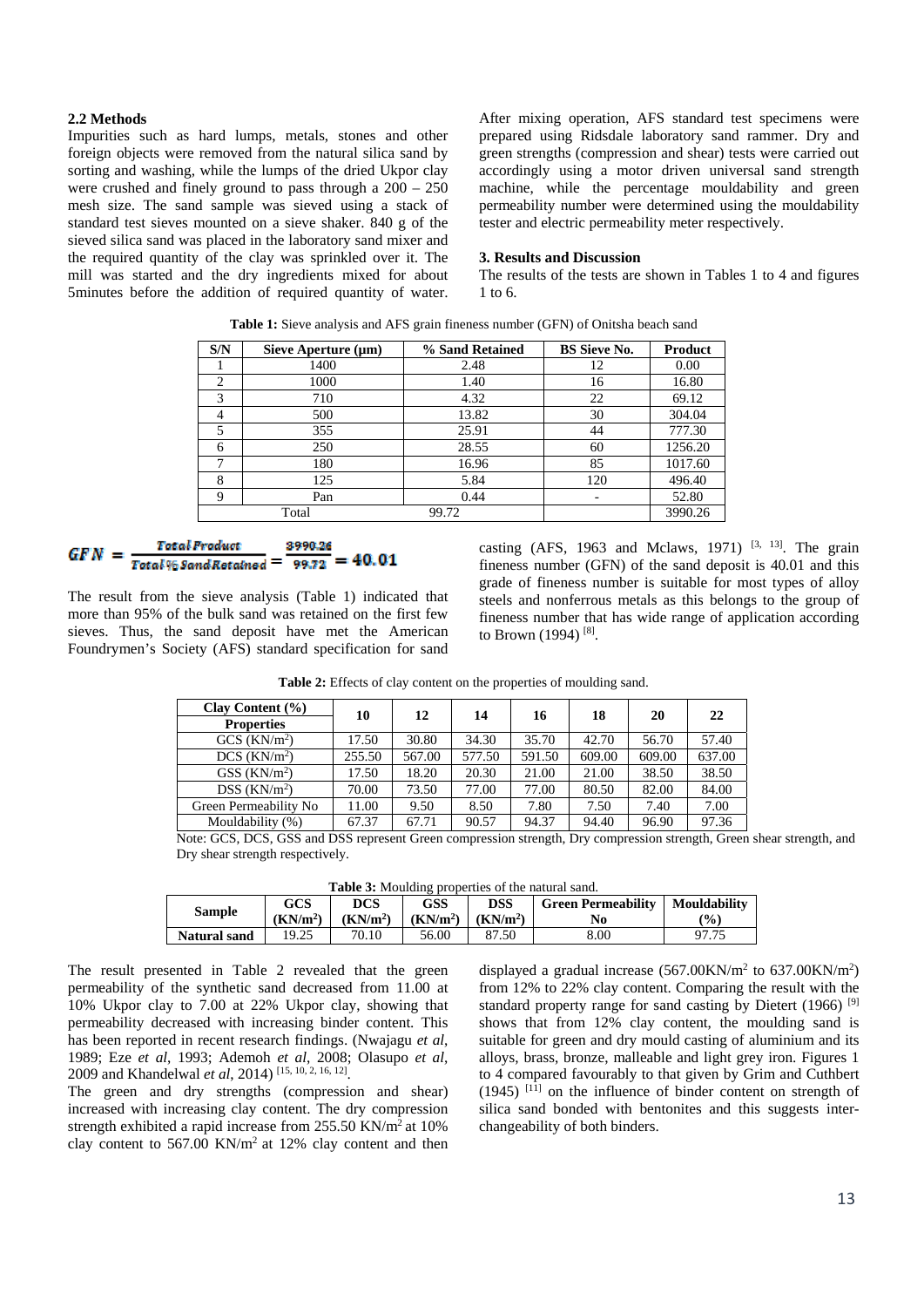

Fig 1: Effect of clay content on green compression strength (GCS)



**Fig 3:** Effect of clay content on green shear strength (GSS)



**Fig 5:** Effect of clay content on green permeability



**Fig 2:** Effect of clay content on dry compression strength (DCS)



**Fig 4:** Effect of clay content on dry shear strength (DSS)



Fig 6: Effect of clay content on mouldability.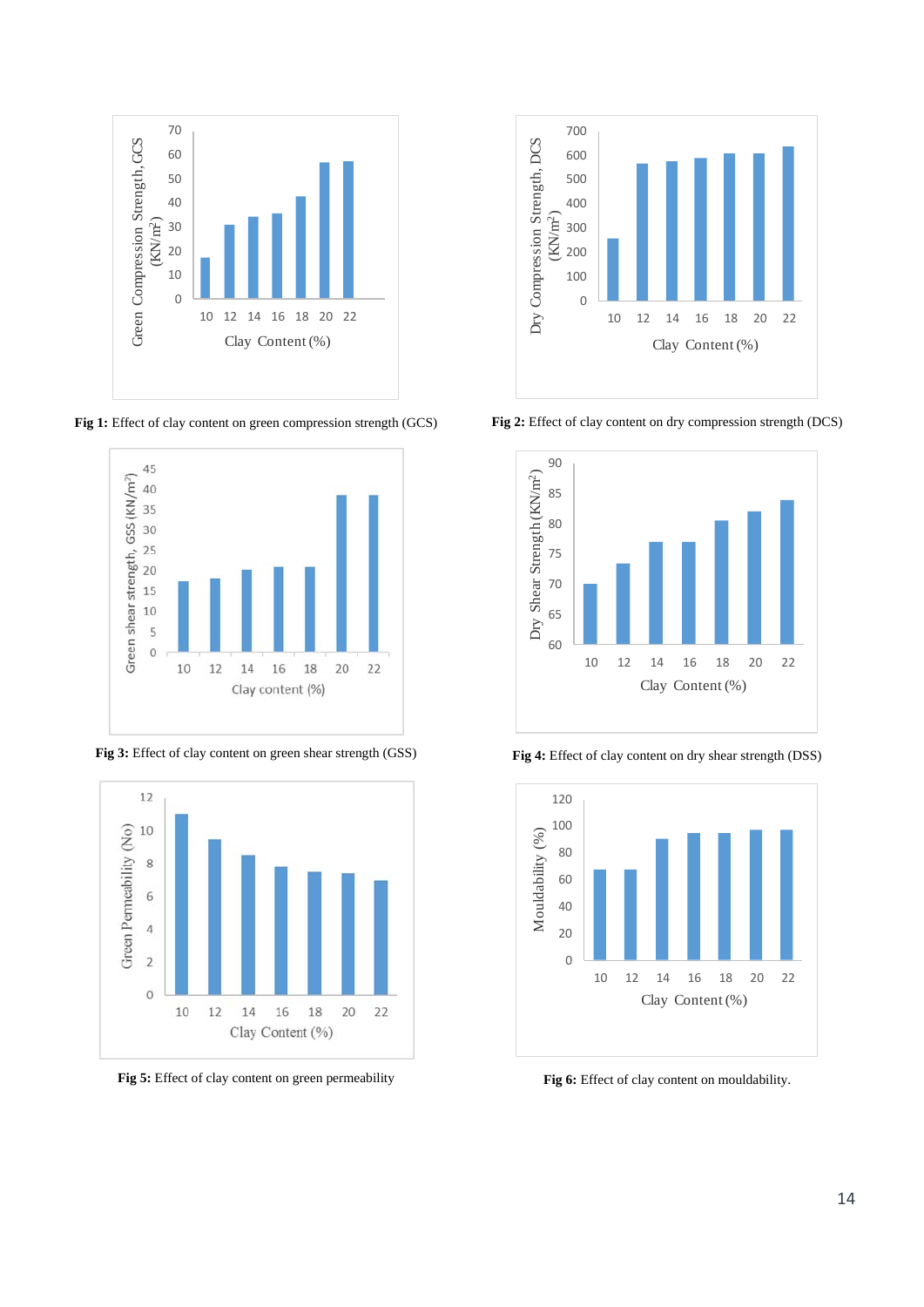The mouldability also increased with increasing binder content showing the tendency to conform to moulding processes as the

clay content is increased.

| <b>Metal</b>     | Green Compression Strength (kN/m <sup>2</sup> ) | Permeability (No) | Dry compression Strength $(kN/m2)$ |
|------------------|-------------------------------------------------|-------------------|------------------------------------|
| Heavy steel      | $70 - 85$                                       | $130 - 300$       | $1000 - 2000$                      |
| Light steel      | $70 - 85$                                       | $125 - 200$       | $4000 - 1000$                      |
| Heavy Grey iron  | $70 - 105$                                      | $70 - 120$        | $350 - 800$                        |
| Aluminum         | $50 - 70$                                       | $10 - 30$         | $200 - 550$                        |
| Brass and Bronze | $55 - 85$                                       | $15 - 40$         | $200 - 860$                        |
| Light Grey Iron  | $50 - 85$                                       | $20 - 50$         | $200 - 550$                        |
| Malleable iron   | $45 - 55$                                       | $20 - 60$         | $210 - 550$                        |
| Medium Grey Iron | $70 - 105$                                      | $40 - 80$         | $350 - 800$                        |

**Table 4:** Standard property range for sand casting of different alloys. (Dietert, 1966)

# **4. Conclusion and Recommendations**

## **4.1 Conclusion**

The following conclusions were made from the results of this investigation.

- 1. The amount of Ukpor clay used as binder affected the moulding properties of the foundry sand. The green and dry strength increased as the clay content increased from 10% to 22%. There was a remarkable increase in strength as soon as the clay content increased from 10% to 12%, then, a gradual increase in strength from 12% to 22% clay content. Results showed that improved properties of the mould were obtained when the sand was bonded with Ukpor clay than when the natural sand only was used.
- 2. The green permeability decreased steadily from 11.00 to 7.00 as the clay content was increased from 10% to 22%.
- 3. The mouldability of the foundry sand bonded with Ukpor clay increased as the clay content increased from 10% to 22%. High percentages of mouldability were recorded from 14% to 22% clay addition.
- 4. The grain size analysis showed that more than 95% of the bulk sand was retained on the first few consecutive sieves. Thus, river Niger silica sand (Onitsha deposit) met the AFS standard specification for foundry sand. The grain fineness number (GFN) of the sand deposit fell within the range recommended for wide application in sand casting.

# **4.2 Recommendations**

Having studied the effects of this variable (clay content) on the moulding properties of moulds produced from River Niger sand (Onitsha deposit) bonded with Ukpor clay, some recommendations and new areas of research have been identified.

- 1. That Ukpor clay as a binder for river Niger sand (Onitsha deposit) is suitable for both dry and green sand mould casting of ferrous and nonferrous alloys from a minimum of 12% clay content to about 20% clay content.
- 2. Research should be carried out on the sand deposit using bentonite as binder to determine the effect on the properties of this sand.
- 3. The foundry sand prepared from river Niger sand (Onitsha deposit) and Ukpor clay should be used to produce ferrous and non-ferrous casting components and mechanical tests carried out on those components to determine the characteristics of the sand at both high and low temperatures and the effect on the mechanical properties.

# **5. Acknowledgement**

The authors wish to acknowledge the assistance of National Metallurgical Development Centre (NMDC), Jos.

## **6. References**

- 1. Ademoh NA, Ahmed AT. Estimation of the Effect of Kaolin Clay Addition on the Mechanical Properties of Foundry Moulding Sand Bonded with Grade 3 and 4 Nigerian Gun Arabic (Acacia Species). Middle East Journal of Scientific Research. 2008; 3(3):126-133.
- 2. Ademoh NA, Abdullahi AT. Effect of the Variation of Moisture Content on the Properties of Nigerian Gum Arabic Bonded Foundry Sand Moulds. American-Eurasian Journal of Scientific Research. 2008; 3(2):205- 211.
- 3. American Foundrymen's Society, AFS. Foundry Sand Handbook; the American Foundrymen's Society. Des Plaines, Illinois, 7<sup>th</sup> ed., 1963, 1-216.
- 4. American Foundrymen's Society. Moulding Methods and Materials, AFS Handbook, 1968, 1-286.
- 5. Atanda PO, Olorunniwo OE, Alonge K, Oluwole OO. Comparison of Bentonite and Cassava Starch on the Moulding Properties of Silica Sand. International Journal of Materials and Chemistry. 2012; 2(4):132-136.
- 6. Ayoola WA, Adeosun SO, Oyetunji A, Oladoye AM. Suitability of Oshogbo Sand Deposit as moulding sand. The Kenya Journal of Mechanical Engineering. 2010; 6(1):33-41.
- 7. Beeley PR. Foundry Technology, Butterworth-Heinmann, 2001; 4:178-236.
- 8. Brown JR. Foseco Ferrous Foundryman Handbook, Butterworth-Heinemann Publishers, Oxford, 1994; 3- 6(15-17):27-85.
- 9. Dietert HW. Sand Control. H.W. Dietert Co. Michigan, USA. 1966, 1-40.
- 10. Eze EO, Alli A, Thompson EO. Foundry Qualities and Application of Local Synthetic Sand Mixtures. Applied Clay Science. 1993; 7(6):493-507.
- 11. Grim RE, Cuthberth LF. Illinois State Geological Survey Report 103. Journal of America Ceramic Society. 1945; 28(3).
- 12. Khandelwal H, Ravi B. Effect of Binder Composition on the Shrinkage of Chemically Bonded Sand Cores. Materials and Manufacturing Processes. 2014; 0:1-6.
- 13. Mclaws IJ. Uses and Specifications of Silica Sand. Research Council of Alberta, Report, 1971; 71(4):21-28.
- 14. Nnuka EE, Ogo DUI, Oseni MI. Characteristics and the Application of Some Indigenous Clays in Nigeria. Journal